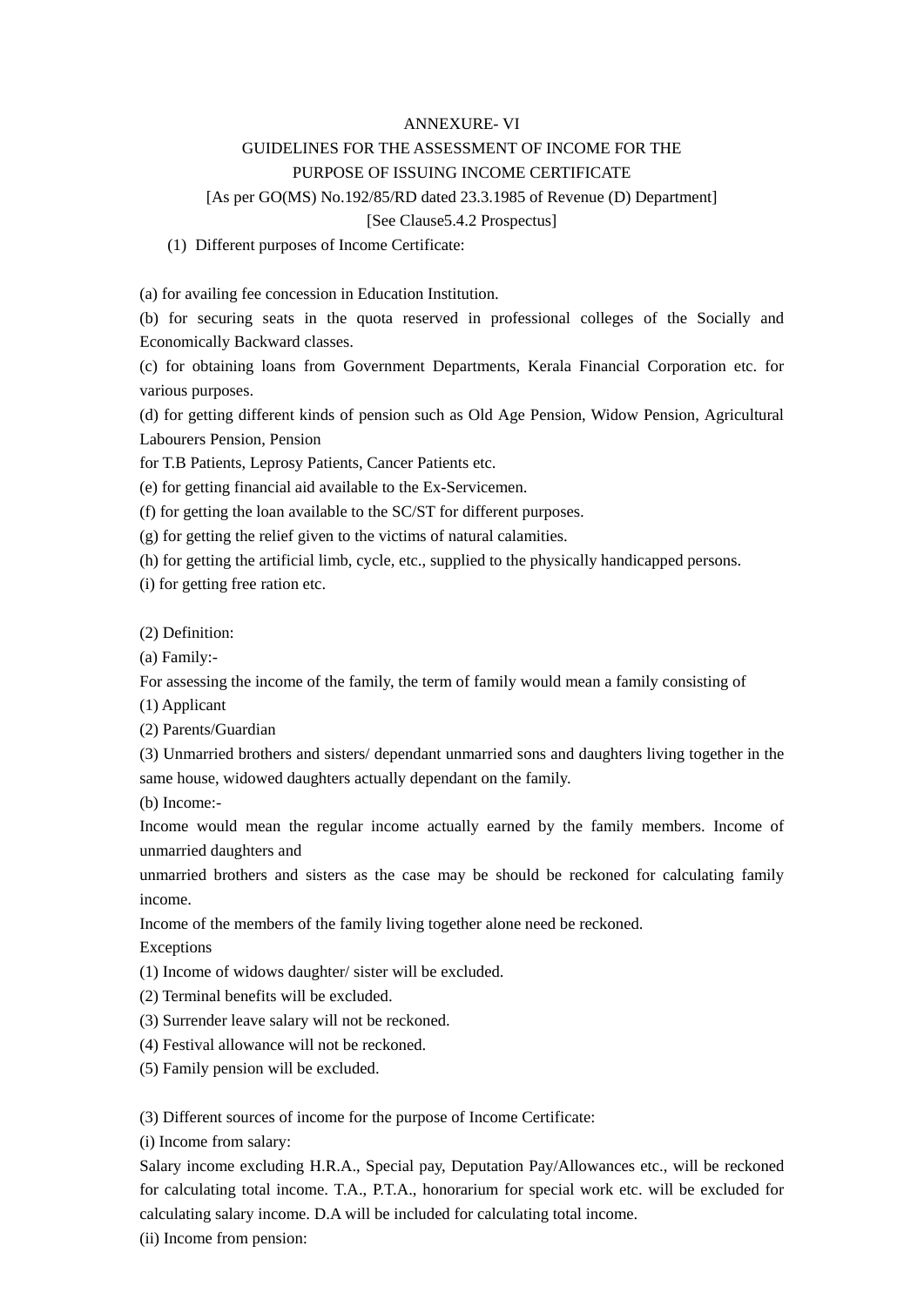The amount excluding the amount of commutation will be taken into account for the purpose of Income Certificate. The

pension will be assessed on the basis of the Pension Payment Order.

(iii) Income from business:

This can be assessed on the basis of Income Tax Certificate. In the cases of non-assesses the Income Certificate will be

issued on the basis of declaration filed by the persons concerned. In the case of non-assesses Income Certificate shall be

issued on the basis of the declaration filed by the applicant/parent/or guardian in the case of students.

(iv) Income of persons employed abroad shall be assessed on the basis of the declaration filed by the applicant / parent

or guardian in the case of students.(v) Income of daily labourers:

Income Certificate shall be issued on the basis of the declaration filed by the applicant/ parent or guardian in the case of

student.

(vi) Income from property:

The income from property will include the income from produce viz. coconut etc., value of improvements on landed property

will be calculated on the basis of the principles adopted for the purpose of land acquisition.

(vii) Income from rented buildings:

Income on this account will be calculated deducting the annual maintenance charges.

(4) Assessment of income of the family having more members:

When there are more members in a family, the income available for distribution will be less this compared to a family having

lesser number of members. In such cases an allowance will be given to each member in excess of five. For example if there are

five members in a family, three children and parents, the income from all members should be taken into account for computing

family income. If the number exceeds five, an allowance will be given to each additional child. The amount of such allowance ( to

be decided ) should be deducted from the total annual income of the family for the purpose of Income Certificate.

(5) Variation of super checking:

There may be variation between the income assessed by the Village Officer and that arrived at by higher officers on super

checking. 10% or less of such variation can be allowed.

(6) Period of validity:

Normally a Certificate issued to a person for a particular purpose should be binding for a period of two years or for the term of the

course.

(7) Cancellation of false Certificates:

The certificates obtained fraudulently, that is by willfully suppressing the actual income or willfully giving false income, will be cancelled.

(8) Authority:

The Village Officer shall be the authority to issue Income Certificate that is required to be produce before the State Government Department or Authorities. In the case of certificate required to be